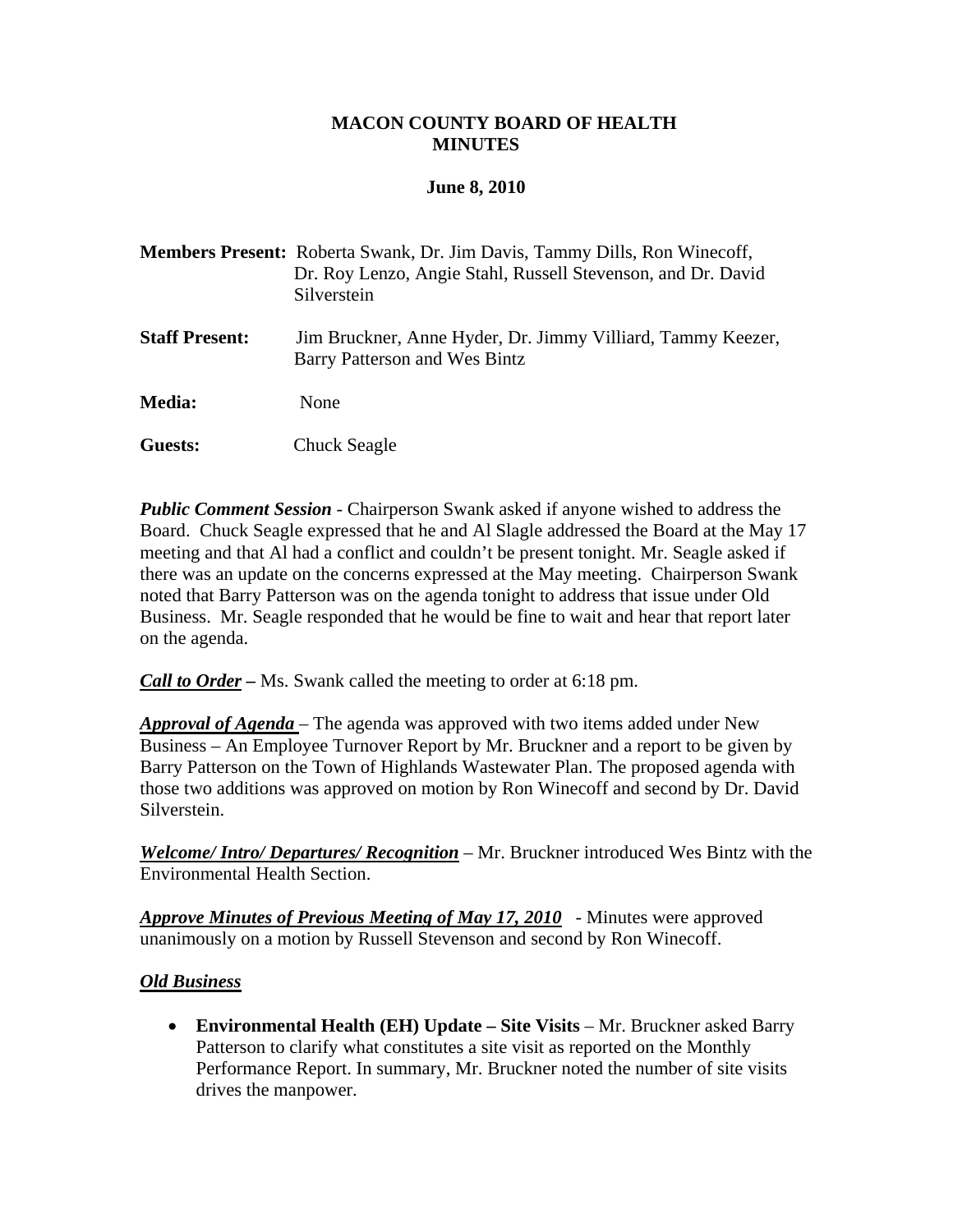#### **Macon County Board of Health Minutes June 8, 2010 – Page 2**

• **Environmental Health Update – Permit Format and GIS –** Wes Bintz**,** using the Smart Board, demonstrated the history of how permits were issued  $20 - 30$ years ago and how they look today. He expressed that all permits now are in digital format – not paper. Demonstrating the form and drop down boxes, he expressed that this helps standardize the form. He added that there have been approx 450 wells mapped in the County so far and approx 500 septic tanks.

Russell Stevenson asked if there was a way to present this process as a Best Practice and seek grant funding to help disseminate this form throughout the state. Mr. Bruckner isn't aware of any grant funding at this time, but is aware that many other counties are interested in learning more about Macon County's process.

Barry announced that last month, Wes was recognized as the EH Rookie of the Year by the Environmental Health Section of the Western North Carolina Public Health Association.

• **Reply to Public Comments ( last meeting) – Al Slagle and Chuck Seagle –**  Barry noted that in response to Mr. Slagle's concerns over the cost for private drinking water well fees, he had compared our fees with Cherokee, Graham, Haywood, Jackson and Swain Counties – summary on **handout.** Mr. Bruckner also referred to the **handout** that clarifies definitions for an Authorization for Construction, Private Drinking Water Well and Repair Permit. In response to the discussion, the Board expressed that they agreed that we should follow fee per service at this time. Ms. Swank reminded all present that there is a Well Drillers Association and that Russell Stevenson represents the Board of Health at those meetings.

In response to Mr. Chuck Seagle's discussion at the May meeting, Barry Patterson followed up on the concern the day after that meeting. Barry summarized the email provided as a **handout.** Mr. Seagle had no further questions.

• **Budget Update –** Mr**.** Brucker announced that today he received an email from the County Manager indicating that all departments have been asked to review their budgets further and find another 1 % reduction in expenditures in regard to county dollars. For the Health Department that will be \$20,727, he clarified. He summarized some options briefly reviewed by the Leadership Team today as potential options to help with this reduction. Any other cuts we make, will impact services, he added. A motion was made by Ron Winecoff to accept Mr. Bruckner's suggestions for cuts to be taken back to the County Manager. That motion was seconded by Tammy Dills and passed unanimously.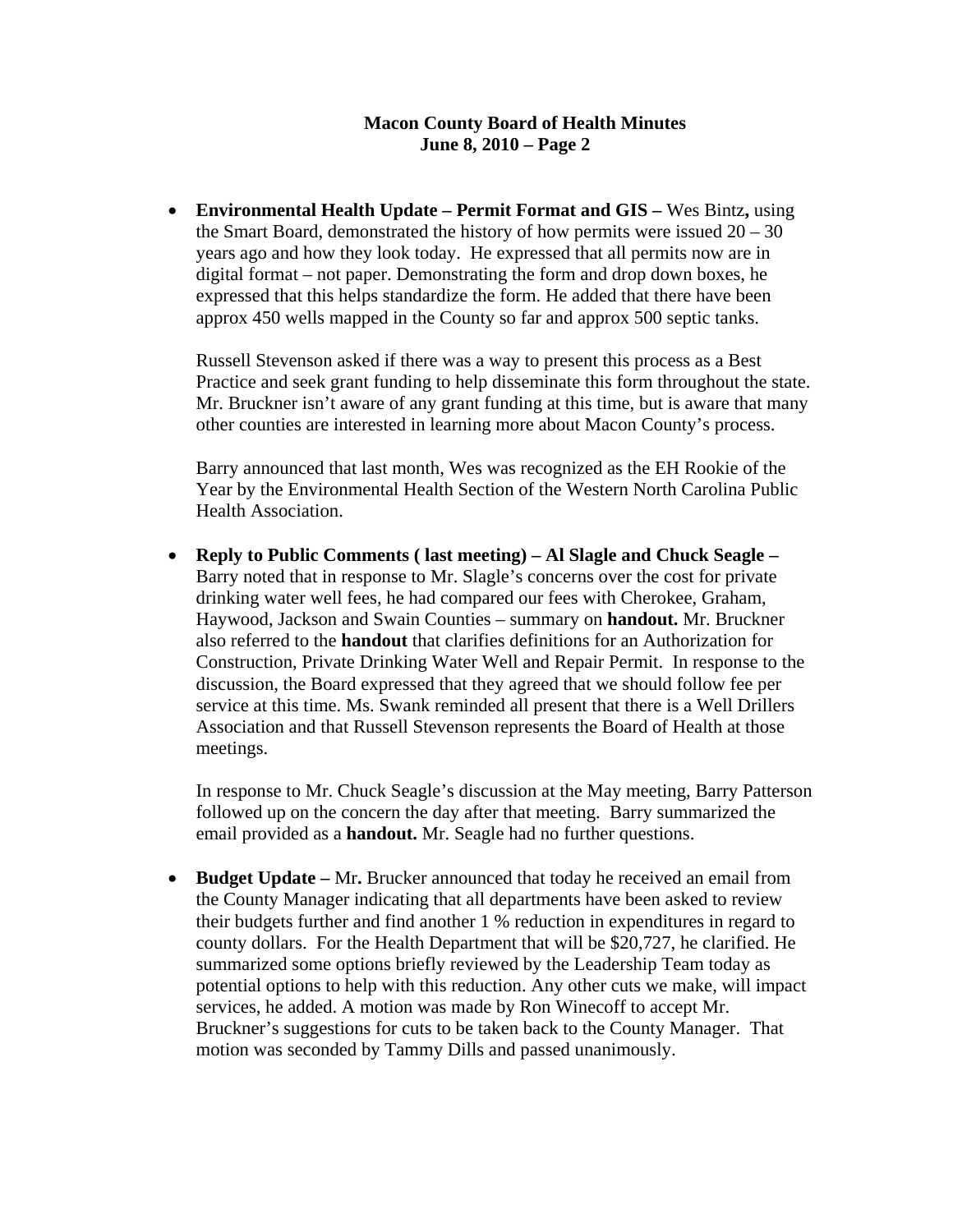# **Macon County Board of Health Minutes June 8, 2010 – Page 3**

# *New Business*

- **Employee Turnover Report** Mr. Bruckner reported he was asked by a County Commissioner to give an employee turnover report. He summarized the report he will give the Commissioners and clarified that he gathered the data back to 2007.
- **Town of Highlands Wastewater Plan** Referring to the **letter** in the Board member's packet, Mr. Patterson noted that he had written that letter indicating his section's support of the efforts to seek funding to eliminate on-site waste water systems and provide municipal waste water treatment for the Town of Highlands.
- **Health Director Evaluation** A committee of Russell Stevenson, Tammy Dills and Ron Winecoff was appointed by Chairperson Swank to provide the evaluation for Mr. Bruckner that is now due. Ms. Swank will be in touch with these individuals to set a date and time to meet.
- **Contracting EH Services by County** Noting conversations have occurred across the state, Mr. Bruckner referred to the **handout** in the Board member's packet that clarifies issues such as Administration and Delegation of Authority.

# *Board Training and Information*

- **Training Materials/ NCLBOH Newsbrief 2<sup>nd</sup> Ouarter 2010**
- **ANCBH Update –2nd Quarter 2010**
- **Email Impact of Elimination of Adult Dental Medicaid Services**

Mr. Bruckner referred to these handouts provided to each member in their packets.

#### *Announcements*

- **Monthly Performance Review**  refer to handout.
- **Healthy Carolinians Full Partnership Meeting** The Board was encouraged to attend (handout) the 12<sup>th</sup> Annual Full Partnership Meeting to be held on Friday, July 16 from 8:30 am to 10:30 am at the Macon Bank Corporate Headquarters Building.
- **Retirement invitations –** For Linda Tyler and Margaret Sustarsic.